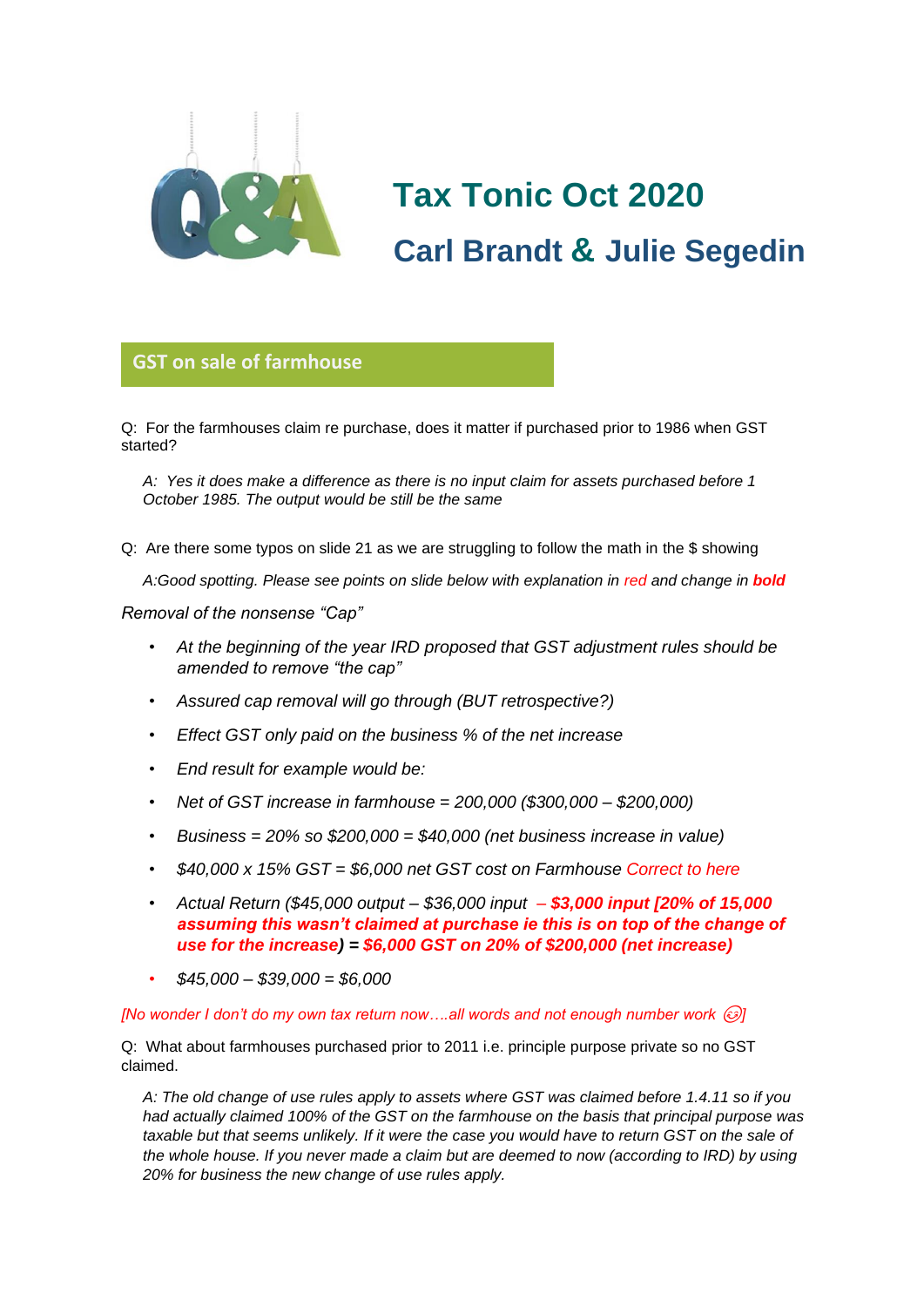Q: Home office expenses 20% for farm, Type 1, calculation under the sqm rates method no GST claimed, does that mean no GST payable (20%) on sale?

*A: Not according to IRD! They are saying by claiming the 20% for income tax you have dragged that portion of the house into the GST net…..*

Q: Would a main farmhouse that a rental is charged to shareholders be in the net. No GST claimed on dwelling repairs and only 20% claim on power. Full rates claim as cannot dissect.

A: Where the company owns the house but is charging the shareholder rent for 100% of the *house and not claiming GST on the repairs there is an argument that the power claim is GST a reimbursement of the employees business cost. The company is allowed to claim the GST under sec 60 as for the power the employee is acting as an agent for 20%. If the company was only charging 80% of the rent on the basis that 20% was used for the business then the farmhouse would be subject to GST.*

Q: If a client has a bare block of land and built a house on it. If they were a Type 1 farm could they have claimed 20% on the build for GST. We haven't claimed any GST.

*A: According to the rules as they currently stand the answer is yes and even if they havent claimed it they will be deemed to have and on sale 20% will be subject to GST. My suggestion is to wait and see where this goes before claiming that 20%.*

Q: That's batty - would mean anyone with a home office would get caught?

*A: Yes it's definitely batty but it would only apply if the homeowner is self-employed and registered for GST otherwise they wouldn't be over the GST threshold and any reimbursement from a company would be just a reimbursement of expenses.*

## **CB 12 subdivisions and minor work**

Q: With regards to subdivision, are the 5% value and \$50,000 absolute safe harbour both required to be met. Is it enough to meet one and have the development in the safe harbour area?

*A: According to the IRD view both safe-harbours' need to be met, ie. the relevant subdivision needs to be under BOTH 5% of land value and under \$50k.*

*As discussed in our webinar we think this view is unreasonably restrictive and not actually supported by case law. It is always preferable that the relevant costs are under 5% of land value – however it shouldn't be a problem if they are over \$50k. In this current day and age with RMA obligations and Council standards, even the most straightforward and minor subdivision is likely to have more than \$50k. Especially if it is around the cities in NZ, eg. Auckland, Hamilton, Wellington, Tauranga, Christchurch etc.*

Q: So if the land has been held for more than 10years when a subdivision is commenced one cannot rely on the 'of a minor nature' rules?

*A: Correct. If the subdivision scheme commences after 10 years, section CB 12 does not apply at all. Instead we need to apply s CB 13 and the criteria is a "major development" with significant expenditure on earthworks, roads, kerbing, levelling and contouring etc.*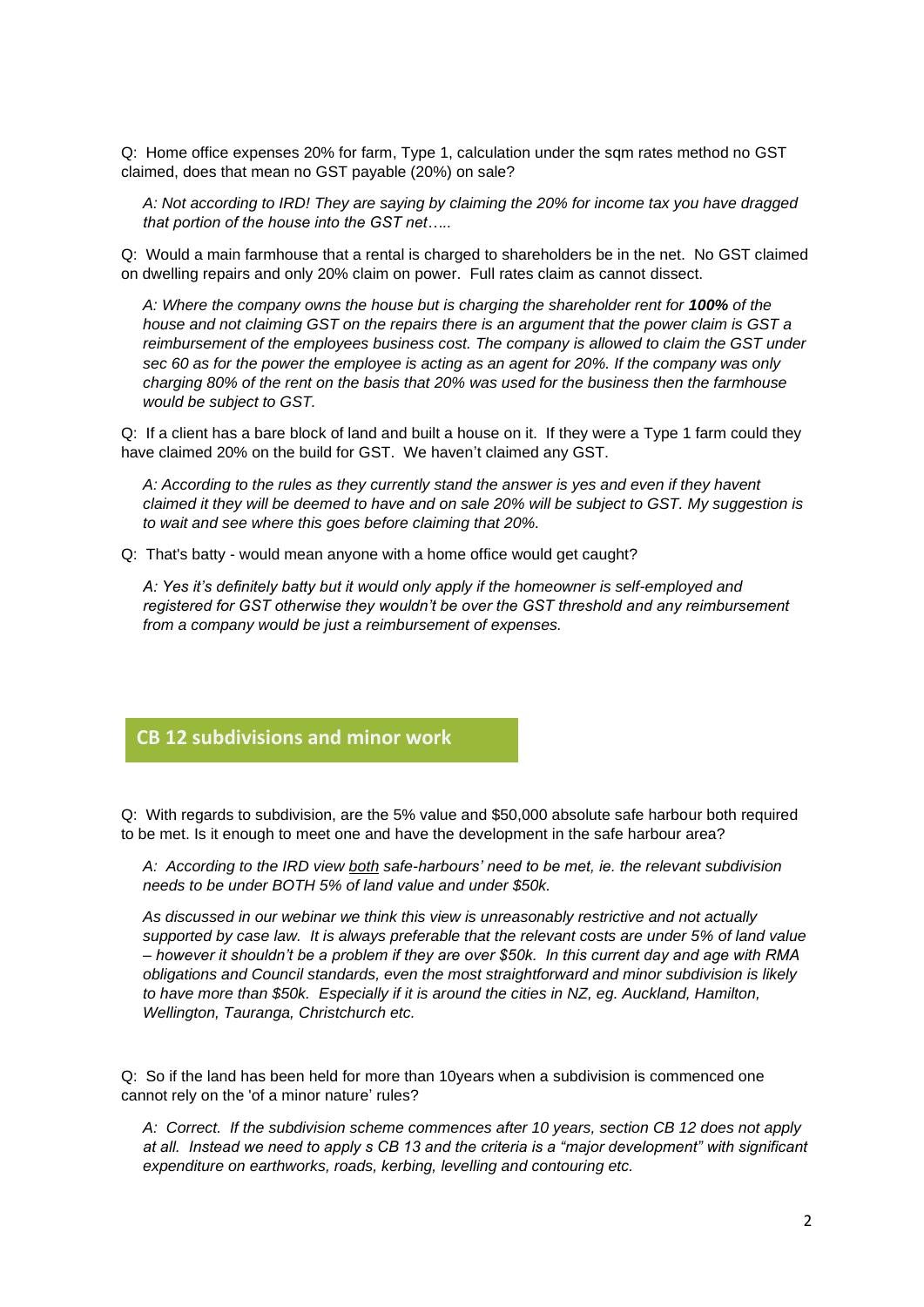Q: Do 5% on minor subdivision penalise cheaper land areas compared to dearer places like Auckland.

*A: Very good point – both the arbitrary 5% and \$50k "safe-harbour's" create inconsistencies depending on where the land is. A very simple subdivision close to Auckland will more than likely break \$50k. The same subdivision in a remote area (say up Northland somewhere) may well be under \$50k, but could more easily break 5% of land value.*

*This emphasises our point in the webinar – it requires an "overall assessment" (as per the Court of Appeal's statements).*

### **Bright-line rules – parents helping kids**

Q: Hi Julie, similar to the parents helping kids - can you please confirm - there is a Trust that owns **glorio** two houses. On separation the husband and wife are to take one house each. Both are settlors in the trust and they are living in the separate houses. Is there a bright line issue transferring out the house from the trust to the individuals?

*A: This would no doubt be done under a Relationship Property settlement so both houses would be treated as being owned by each individual on the date the Trust first acquired them. For the*  house they lived in most of the time the main home test would apply to the total length of time it *was owned including the trust time. So exemption will apply to that even if it was sold within the bright-line period For the other one the Main home wont apply for the period the trust owned it so if it was sold within the bright-line period (settlement date for Trust acquisition) and eventual disposal to third party (signing agreement) unless it was lived in by one or both for more than 50% of that period*

# **NZ residency & stranded in NZ (Covid)**

Q: Slide 61....are we correct in thinking that if the stranded person in NZ does not have a re-entry visa (while stranded in NZ) for the country they will be returning to, that the Covid rules do NOT apply and the DTA arrangements will have to be worked through?

*A: The IRD policy states:*

*.*

*Factors that may be considered in deciding if a person is practically restricted in travelling include both:*

*1. Border controls or entry restrictions. A person is unable to practically leave New Zealand if they cannot enter a country of which they are a citizen or permanent resident or visa holder.*

*For example, let's say the person came from the UK for a period of less than 183 days, but then got stranded due to Covid. The IRD policy means that if they are prevented from returning to the UK because the UK immigration has not given them a re-entry visa due to the UK restrictions, they will still be treated as non-residents even though they are in NZ for more than 183 days.*